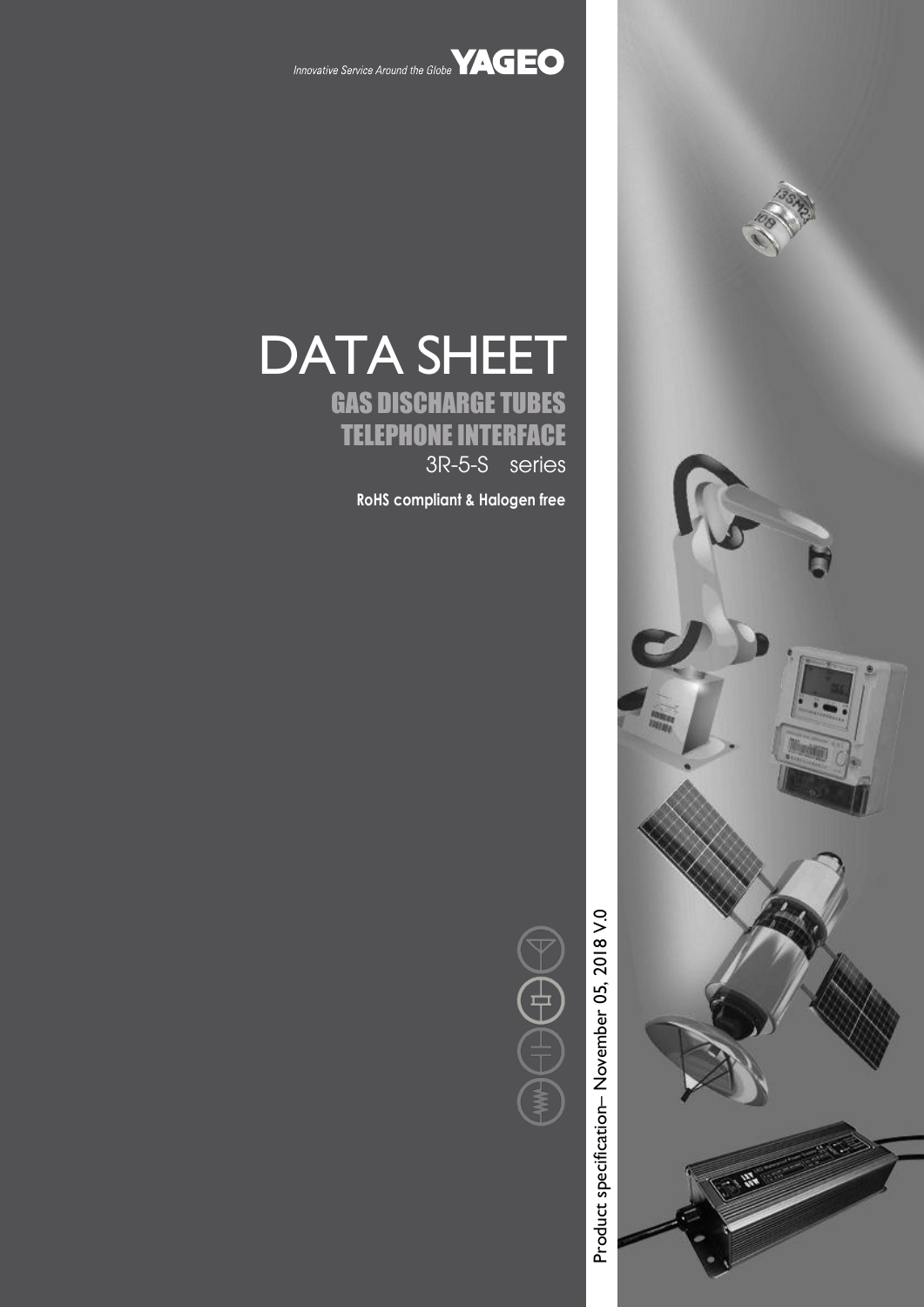**YAGEO** Circuit Protection

GAS DISCHARGE TUBS 3R-5-S

2 6

## **Gas Discharge Tube (GDT) Data Sheet**

#### **Features**

- Provide ultra-fast response to surge voltage from slow-rising surge of 100V/s to rapid-rising surge of 1KV/μs.
- Stable breakdown voltage.
- High insulation resistance.
- Low capacitance (≤2pF)
- High holdover voltage
- Large absorbing transient current capability.
- Micro-Gap Design
- Size: 5.0mm\*7.2mm
- Storage and operating temperature: -40℃ ~ +85℃
- Meets MSL level 1, per J-STD-020
- Safety certification: E244458

#### **Applications**

- Repeaters, Modems.
- Telephone Interface, Line cards.
- Data communication equipment.
- Line test equipment

#### **Part Number Code**



#### **Marking**

 $\mathbb B$ : BrightKing Logo 3SL090M : Device Marking Code YXXX : Date Code



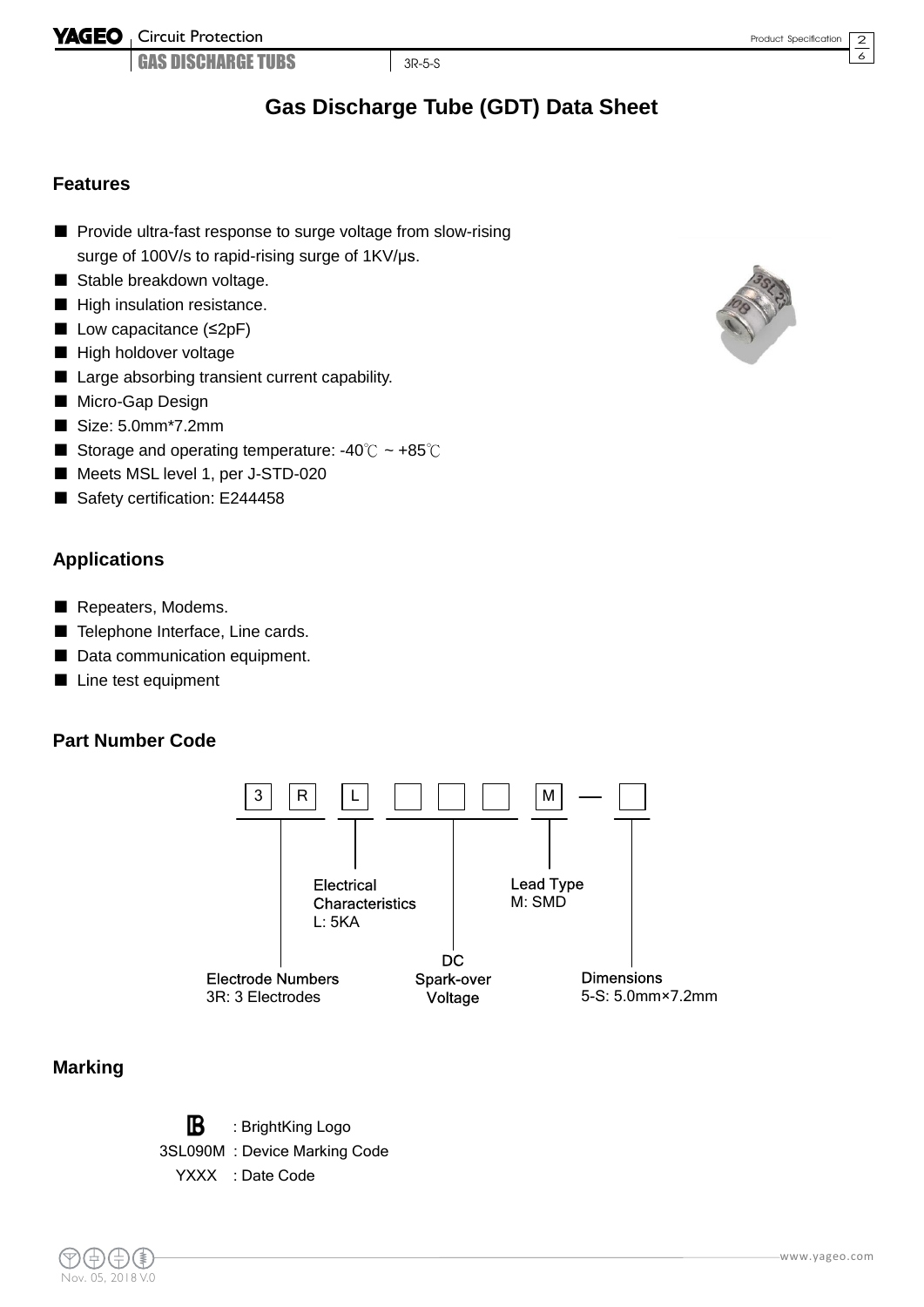#### YAGEO | Circuit Protection

GAS DISCHARGE TUBS 3R-5-S

3 6

#### **Dimensions**



#### **Electrical Characteristics**

| Part<br>Number | DC.<br>Spark-over<br>Voltage | Maximum<br>Impulse<br>Spark-over<br>Voltage | Nominal<br>Impulse<br>Discharge<br>Current | Alternating<br>Discharge<br>Current | Impulse<br>Life   | Minimum<br><b>Insulation</b><br>Resistance |             | Maximum<br>Capacitance | <b>Device</b><br>Marking |
|----------------|------------------------------|---------------------------------------------|--------------------------------------------|-------------------------------------|-------------------|--------------------------------------------|-------------|------------------------|--------------------------|
|                | 100V/s                       | 1000V/µs                                    | $8/20\mu s$<br>10times                     | 50Hz,1sec                           | 10/1000µs<br>100A | <b>Test</b><br>Voltage                     | $(G\Omega)$ | 1MHz                   | Code                     |
|                | (V)                          | (V)                                         | (KA)                                       | (A)                                 | (times)           | DC(V)                                      |             | (pF)                   |                          |
| 3RL075M-5-S    | 75±20%                       | 700                                         | 5                                          | 5                                   | 300               | 25                                         | 1.0         | 2.0                    | 3SL075M                  |
| 3RL090M-5-S    | 90±20%                       | 600                                         | 5                                          | 5                                   | 300               | 50                                         | 1.0         | 2.0                    | 3SL090M                  |
| 3RL120M-5-S    | 120±20%                      | 600                                         | 5                                          | 5                                   | 300               | 50                                         | 1.0         | 2.0                    | 3SL120M                  |
| 3RL150M-5-S    | 150±20%                      | 600                                         | 5                                          | 5                                   | 300               | 100                                        | 1.0         | 2.0                    | 3SL150M                  |
| 3RL200M-5-S    | 200±20%                      | 600                                         | 5                                          | 5                                   | 300               | 100                                        | 1.0         | 2.0                    | 3SL200M                  |
| 3RL230M-5-S    | 230±20%                      | 650                                         | 5                                          | 5                                   | 300               | 100                                        | 1.0         | 2.0                    | 3SL230M                  |
| 3RL250M-5-S    | 250±20%                      | 650                                         | 5                                          | 5                                   | 300               | 100                                        | 1.0         | 2.0                    | 3SL250M                  |
| 3RL300M-5-S    | 300±20%                      | 800                                         | 5                                          | 5                                   | 300               | 100                                        | 1.0         | 2.0                    | 3SL300M                  |
| 3RL350M-5-S    | 350±20%                      | 800                                         | 5                                          | 5                                   | 300               | 100                                        | 1.0         | 2.0                    | 3SL350M                  |
| 3RL400M-5-S    | 400±20%                      | 900                                         | 5                                          | 5                                   | 300               | 100                                        | 1.0         | 2.0                    | 3SL400M                  |
| 3RL420M-5-S    | 420±20%                      | 900                                         | 5                                          | 5                                   | 300               | 250                                        | 1.0         | 2.0                    | 3SL420M                  |
| 3RL470M-5-S    | 470±20%                      | 900                                         | 5                                          | 5                                   | 300               | 250                                        | 1.0         | 2.0                    | 3SL470M                  |
| 3RL600M-5-S    | 600±20%                      | 1000                                        | 5                                          | 5                                   | 300               | 250                                        | 1.0         | 2.0                    | 3SL600M                  |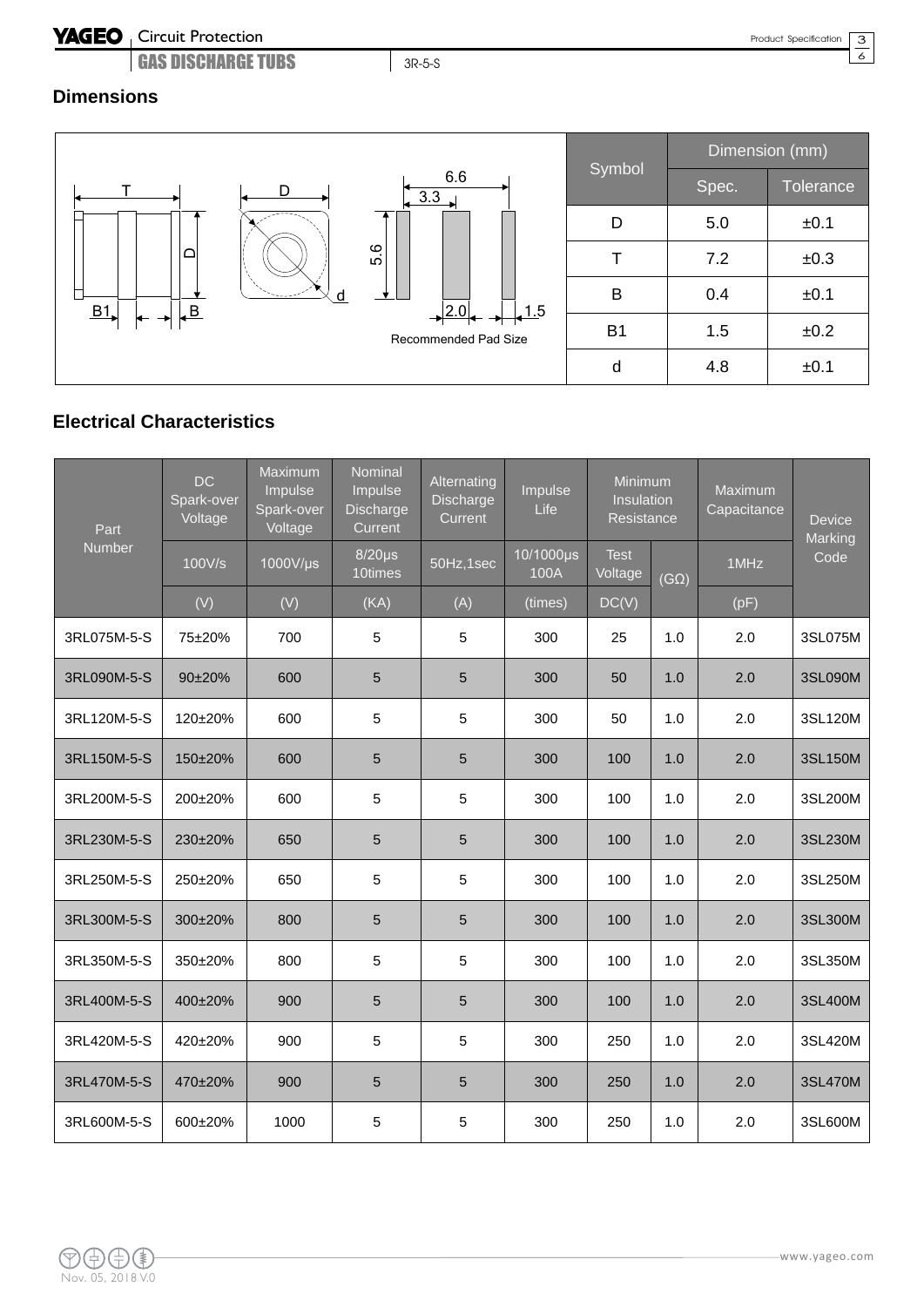#### Circuit Protection

GAS DISCHARGE TUBS **3R-5-S** 

## **Electrical Ratings**

| <b>Items</b>                            | <b>Test Condition/Description</b>                                                                                                                                                                                                                                                                                                 | Requirement                       |  |
|-----------------------------------------|-----------------------------------------------------------------------------------------------------------------------------------------------------------------------------------------------------------------------------------------------------------------------------------------------------------------------------------|-----------------------------------|--|
| DC Spark-over<br>Voltage                | The voltage is measured with voltage ramp dv/dt=100V/s. Test is<br>between each side electrode and center electrode.                                                                                                                                                                                                              |                                   |  |
| Maximum Impulse<br>Spark-over Voltage   | The maximum impulse spark-over voltage is measured with voltage<br>ramp dv/dt=1000V/µs. Test is between each side electrode and<br>center electrode.                                                                                                                                                                              |                                   |  |
| Impulse<br>Discharge Current            | Maximum surge current that can be applied through center electrode<br>with 8/20us waveform, for 10 times with 3min interval time, which will<br>be equally divided between each side electrode to center electrode.<br>Crest value<br>100<br>90<br>Current (%)<br>50<br>$20\mu s$<br>10<br>$8\mu s$<br>0<br>Time<br>Impulse Width | To meet<br>the specified<br>value |  |
| Alternating<br><b>Discharge Current</b> | Rated RMS value of AC current at 50Hz, 1 sec. for 10 times with<br>interval time 3 min. Test is between each side electrode and center<br>electrode.                                                                                                                                                                              |                                   |  |
| Insulation<br>Resistance                | The resistance of gas tube shall be measured between each side<br>electrodes and center electrode.                                                                                                                                                                                                                                |                                   |  |
| Capacitance                             |                                                                                                                                                                                                                                                                                                                                   |                                   |  |

 $\overline{4}$  $\sim$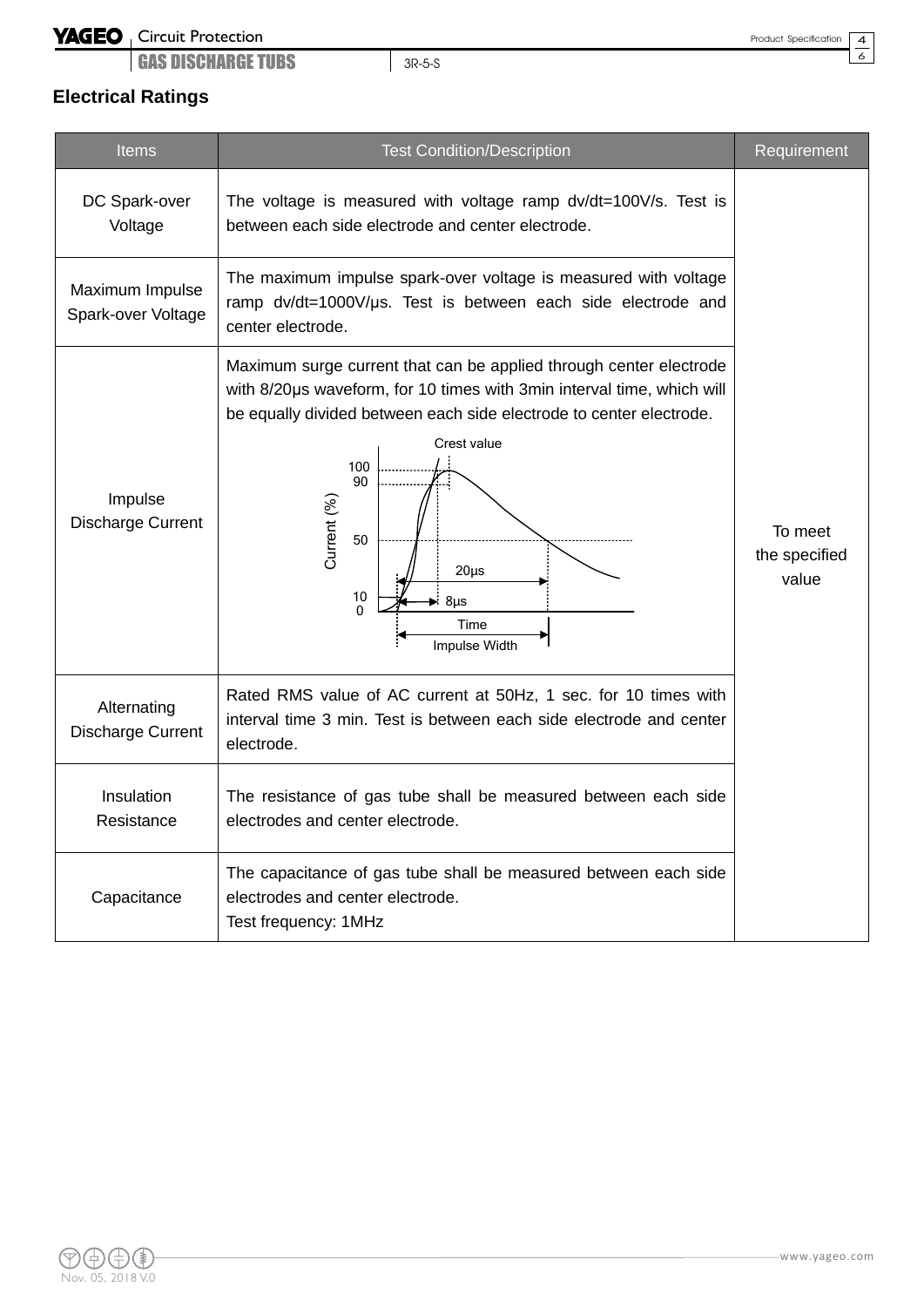GAS DISCHARGE TUBS 3R-5-S

5 6

### **Recommended Soldering Conditions**